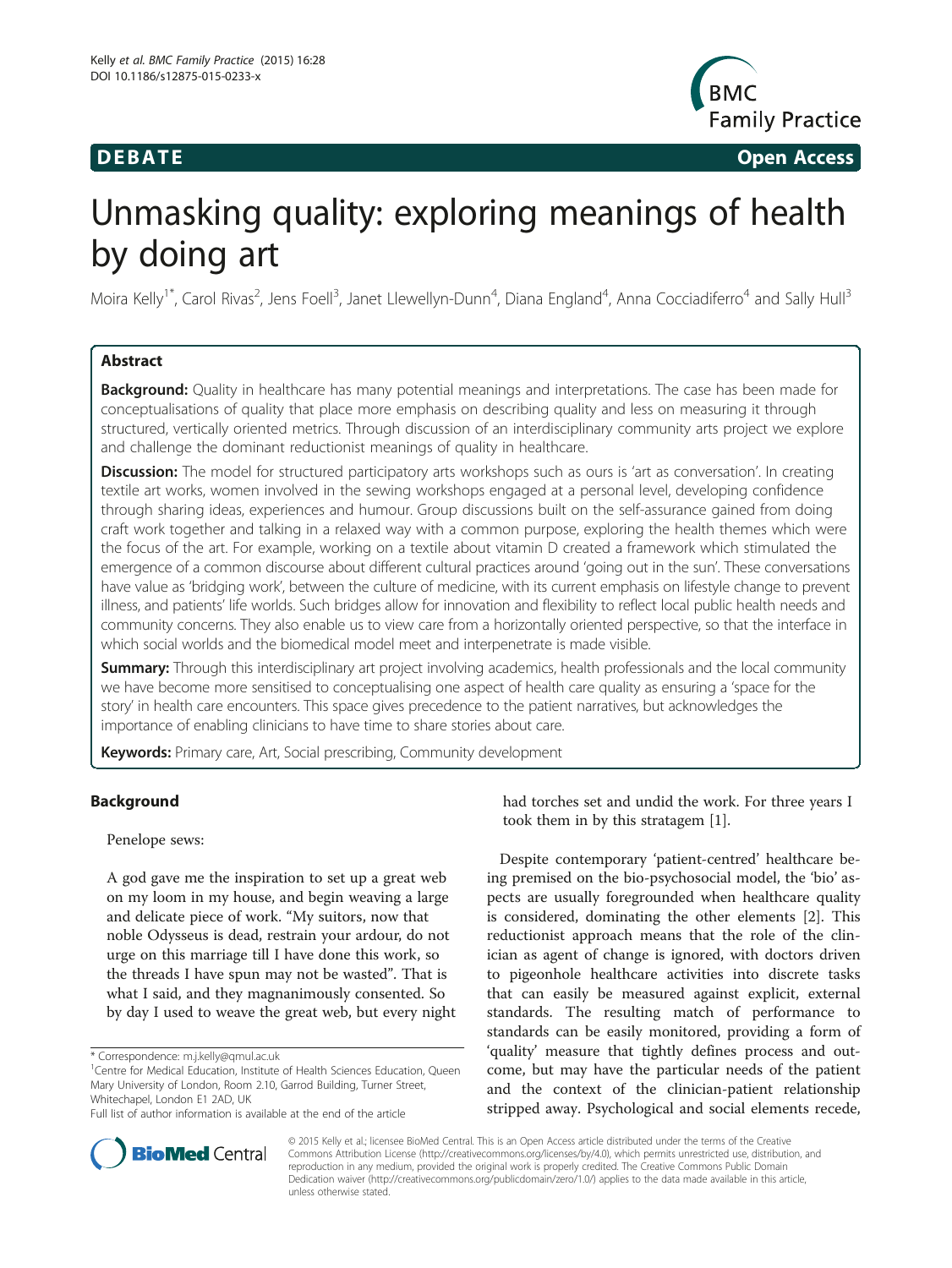and the potentially important intersections between the three elements are not brought into view. When biomedical and physical processes become dominant medicine is at risk of becoming dehumanised; the biomedical and the physical process take priority over the quality of human interaction, including the social, psychological and cultural. This then affects the language we use about healthcare, which is often diminished to the objective, ignoring the narrative and interpretive function of medicine [[3,4\]](#page-5-0). Restricting the range of language in turn subtly restricts the way we think about healthcare, influencing how care quality (including decision making) is viewed and targeted. The role of the clinician as agent of change is displaced, with the space for interaction with patients occupied by the language of safety, efficiency and the patient as consumer, representative of the unchallenged hegemony of the market in healthcare.

Standardised metrics for quality of life, the length of life or years in good health gained, form the currency for what matters for the purchasers of healthcare in the UK National Health Service (NHS). This care is vertically oriented, concerned with specific diseases or conditions [[5\]](#page-5-0), with health metrics summarised for conditions (or institutions or regions). $a$  Hence when we think about what is excellent, or of high quality, we are often constrained only to consider what can be measured. This paradigm does not encompass many of the problems that are presented in general practitioners' surgeries [[6,7\]](#page-5-0). Patients present symptoms and experience 'illness', which 'stands for a patient's interpretation of his or her disease, the feelings that accompany it, the life events it turns into' ([[8](#page-5-0)], p.9]. For care to be patient-centred, vertically oriented care needs to be balanced with horizontally oriented care which works to integrate the often complex needs of individuals with care systems that are responsive to the needs of local populations [[5\]](#page-5-0). Primary care is the interface in which social worlds and the biomedical model meet and interpenetrate, an intersection which requires considerable negotiation at many different levels. Space is needed for stories to emerge and be refashioned, both those of patients in consultations and those of the clinicians engaged in complex negotiations around care and what might be seen as good care from different perspectives.

#### The art project

We engaged in an arts project which involved the design and production of three textile art works for the university centre for primary care and public health in east London. The department art committee chose to seek out art works to reflect the community location of the department and its work on health. A joint funding application was made with a local community arts project, 'Stitches in Time', with the plan of co-creating textile hangings reflecting the community and research department perceptions of local health problems. As the purpose of the project was specifically to produce art works to be displayed, rather than being a research project involving an evaluation, ethical approval was not sought. This discussion paper has emerged from our reflections on the meaning of quality in healthcare during the process of producing the art.

Initial workshops involving departmental researchers and the artists from Stitches in Time identified three themes as being central to the current research work of the department, namely, vitamin D, diabetes prevention and physical activity. The Stitches in Time team used these ideas to explore designs in sewing workshops with local women. The workshops were drawn from existing community groups and parent groups linked to local schools, and largely included women from the local Bangladeshi community.<sup>b</sup>

The art designs were developed iteratively over the six weekly sessions of the sewing groups, led by the artist who brought materials and information about the health themes to the table. The way in which the process of producing the art was necessarily interwoven with discussions about health, which was the focus of the textiles, is described by the Stitches in Time team below. By popular request a sewing workshop was also held in the department, allowing the local women working on the textiles to teach departmental staff sewing techniques and sharing something of the health conversations which ensued (Additional file [1:](#page-4-0) Photograph 1).

Producing a collaborative artwork with a group is a process that mirrors the practice and process we engage in for our own work as textile designers. For this project we had a clear purpose, to design and produce a textile wall-hanging around health themes. The approach taken wa one of experimentation, exploration and reflection at each stage.

We started with our visual research, our subject matter, related to the health theme we were working with. For the art work on 'vitamin D' this took the form of a ''healthy still life scene'' including fresh fish, sunflowers to symbolise sunlight, tins of canned oily fish, and cartons of eggs. Materials and art techniques were used to explore the subject matter in a way that resonated with the individuals in the groups. Using observational drawing and mono-printing we experimented with different marks and gestures, using paint and pencils to explore our responses to this "still life".

Our conversations explored and made another level of meaning around what the fish meant to us in terms of our diets, with the sunflowers prompting discussions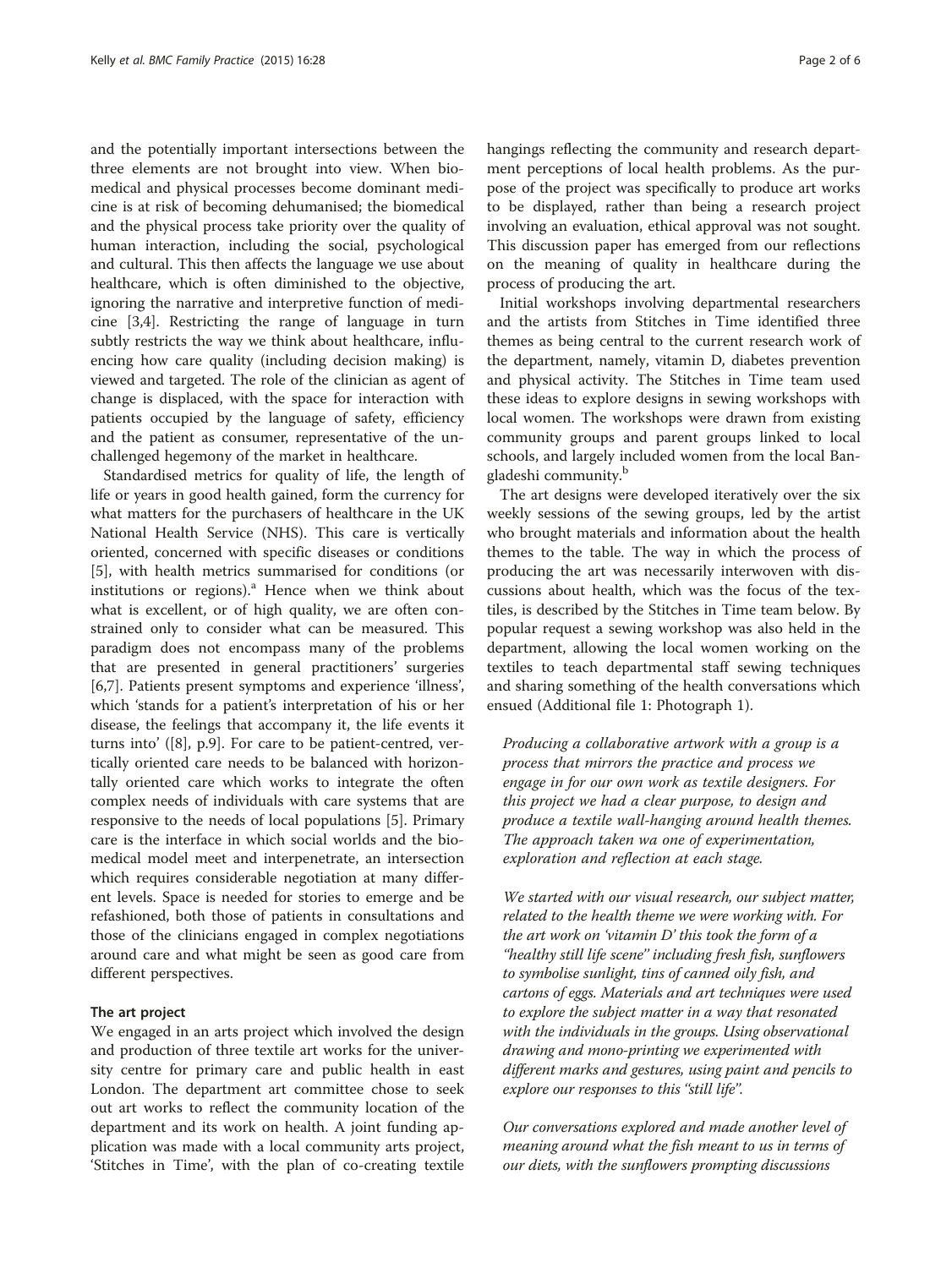around sunlight and its impact on our health. People's personal stories surfaced and evolved through engagement in the workshops, experiences were linked and questions asked and reflected upon. At the same time as talking about how we could make easy cheaper meals using tinned oily fish, we looked at the designs and illustrations on sardine tin packaging and understood from our own drawings how these illustrative designs emerged and how we could translate this to our design process for the textile artwork.

We engaged in multi-layered explorations and group dialogue around the health themes which were the focus of the project. These were the over-arching feature that was consistent throughout the whole process. As the groups developed and refined their initial research to create the art works using textile techniques, visual ideas both expanded in terms of experimentation and boldness, and at the same time focussed in on detail of stitch and pattern. Our conversations around the health themes too followed a similar pattern of opening out, sharing and a moving towards a closer understanding of details that could have an important impact.

#### Stitches in Time team (JL-D, AC, DE)

Our aim in this paper is to use the reflections and insights gained from working on the interdisciplinary community arts project to explore and challenge the dominant reductionist meanings of quality in health care.

# Discussion

#### Art as conversation

Encounters at structured participatory arts workshops involve experiential learning, including awareness about the topics of the art produced, which in our case was health. This is 'art as conversation' (in contrast to 'art as therapy'), and implies relationships of equality and a blurring between the role boundaries of those involved [[9\]](#page-5-0). Conversation is a starting point, engaging people at a personal level and developing confidence through sharing ideas, experiences, and humour. This was evident in the conversations that arose about health and illness in our workshops. One example was the provision of visual stimuli to explore everyday access to Vitamin D, leading to discussions in the sewing groups of how this knowledge could be communicated to others through the textiles.

The main task of the sewing sessions was to design and make high quality bespoke art works. This established community arts approach involved a social contract between the textile designers and community members to commit guided time to working towards a product

designed and produced together. In our project, through the effective use of the group process, the sessions also enabled a sense of achievement by solving design ideas through drawing, printing and the intricate repetitive tasks of lace making or embroidery. Group discussions built on the self-assurance gained from doing craft work together and talking in a relaxed way with a common purpose. Health issues were raised and explored informally as can be seen below in the description of a sewing group conversation about healthy eating.

....there was a computer and projector screen in the room. I often went online quickly to show visuals to enhance our learning. In one session we were chatting about fried foods. Two women were diabetic and brought up how important it is to be aware of high levels of saturated and hydrogenated fats in processed foods. The conversation turned to chicken nuggets, leading to a search on youtube of how they are made in factories. This was followed by questions about how commercial kebabs (commonly available in the local area) were made. The room exploded with strong reactions of disgust to the youtube clip of how kebabs were made. A couple of women took notes with plans to show the clip to their families. (JL-D)

Contributions to well-being arose via the emphasis on 'understanding through doing', by exchanging questions and answers about processed food, by demonstrating that a group experience can lead to individual action such as showing the family some of the facts discovered, swapping cooking tips and recipes, and exploring ways of exposing children to more sunlight. It was endorsed weekly by sharing achievements and discussion alongside activity. Further benefits arose when sewing group members celebrated their success in producing the art works, seeing them in the wider context of the academic health department where the textiles are located. Links were made between the community and local researchers building social capital through helping people see the value of their skills, and through conversations, many of which were necessarily transcultural. We held a lively social event to 'unveil' the art works attended by the whole of our interdisciplinary team, including many of the women from the sewing groups (Additional file [2](#page-4-0): Photograph 2).

Critical factors to the success of arts for health projects include creating high quality work with a purpose, and good leadership and organisation to ensure this happens [\[9,10](#page-5-0)]. This is in contrast to what happens when art is primarily used as therapy. In this project we have created objects of value, and linked to a sewing heritage which is at risk of becoming marginalised within the Bangladeshi immigrant community. The Stitches in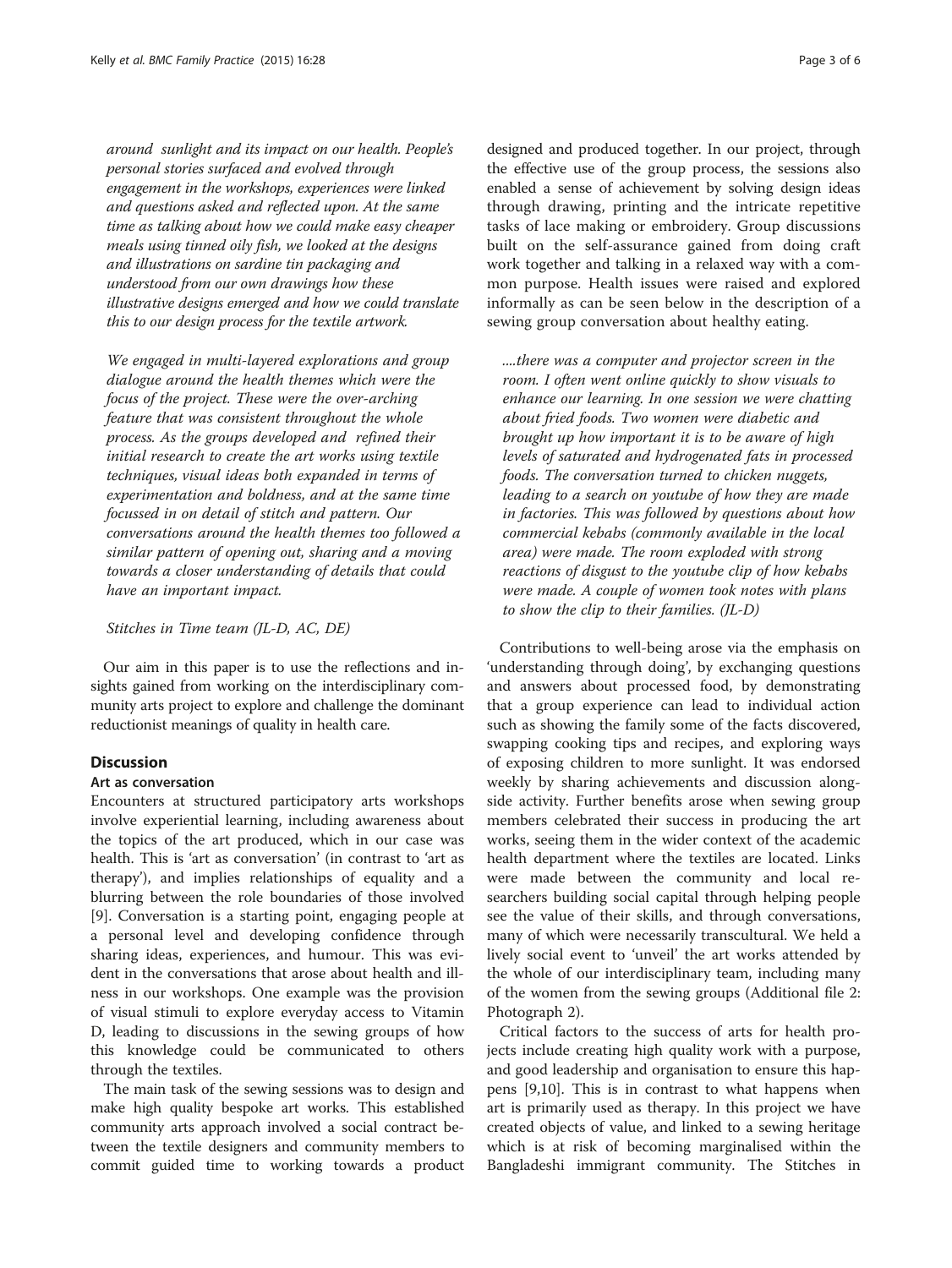Time artists, with a combination of professional expertise and contextual knowledge of the local community, were essential to this.

# Diversity and engaging with marginalised groups

One of many problems affecting patient engagement with care is that, necessarily, the spoken language is privileged over other forms of communication. Encouraging patients to express themselves in other ways, or using other platforms to trigger verbal expression allows an expanded range of experience to emerge. Social experience is multi-dimensional and we need to encourage imaginative ways of thinking to develop new ways of interrogating and understanding the social worlds of others [[11](#page-5-0)]. Much attention is paid to the need for clinicians to listen, but often less is paid to the constraints in the patient's ability to easily express their needs in the first place. This can be problematic, particularly when, as is common, the patient comes from a very different background to the clinician. For example, a recent study of diabetes consultations found that the patients who required interpreters were characterised by both a cultural and a social distance from the healthcare professional [[12,13\]](#page-5-0). The larger social distance was reflected in limited use of humour and empathic communication, whereas patients with fluent English commonly shared jokes with the clinician, and provided stories to account for lapses in their self-management.

The most effective 'arts in health' projects are those which identify and articulate local issues [[10](#page-5-0)]. Our project was based in Tower Hamlets, east London, a socially deprived multi-ethnic area, with over 50% of the population being from ethnic minority populations, mainly Bangladeshi [[14\]](#page-5-0). Discussions in the sewing workshops revealed that many Bangladeshi women do not have a shared common language for 'going out in the sun' or 'taking the children to the park'. Working on a textile for a public place about vitamin D created a framework to allow the emergence of a common discourse. This can be viewed as a form of 'bridging work', by which the gap between the culture of medicine and patients' health concepts and life worlds can be negotiated [\[15](#page-5-0)]. Such bridges allow for innovation and flexibility to reflect local public health needs and community concerns.

#### Making space for the story

We describe a project which illustrates the tension between the transactions of science and the hermeneutic narrative of people's lives. Casting a spotlight on this can illuminate current preoccupations such as 'holistic assessment' and a general desire to go beyond the theme of 'industrialised medicine' where performance measures such as the NHS outcomes framework [\[16\]](#page-5-0) are put centre stage. Patients attending primary care consultations usually have a story to tell [[17](#page-5-0)]. However, although stories may be started, the space available for them is increasingly constricted and their value marginalised within a model of care that privileges speed and attributes which can be easily measured over continuity and narrative development. This has obvious implications for patient engagement. For example, exploring lifestyle change requires engagement with the patient's life, and this needs to be more than a superficial inquiry. There is a corresponding need for clinicians, who are also losing the time and space for their stories to be heard in the opportunities presented by 'coffee chats' [[18](#page-5-0)], case discussions, and clinical supervision [[19](#page-5-0)]. These essential aspects of clinical praxis are increasingly fighting for air in a pressurised national health care system.

What are the new ways in which we can legitimate providing a space for the patient's story in primary care? One model which has potential to make the narrative of people's lives more visible is 'social prescribing'. Social prescribing in primary care is a way of expanding the therapeutic options available to primary care consultations such that 'new life opportunities' may be offered to the patient 'that can add meaning, form new relationships, or give the patient a chance to take responsibility or be creative' ([\[20\]](#page-5-0), p.454). This conceptualisation of social prescribing, as an extension of the exploration which starts in the consulting room, may be one way of increasing the visibility of the narrative of care linked to the patient's life world.

Doctors are 'agents of change, from disease to health, from brokenness to a more connected, responsive, and responsible whole' ([\[21](#page-5-0)], p.2). Well-organised arts and other community projects can play a part in facilitating clinical agency, through allowing connections to be made horizontally across health, wellbeing and clinical care. Through collaborative processes they can bring into relief the individual's health narrative and, through bridging work, enable the story to emerge in an integrated way.

Without this bridging work, a doctor lacks the cultural tool to incorporate her patient's assumptions (e.g. about food and nutrition or about the relationships between doctors and minority patients) and habitus (e.g. predispositions for feeling ashamed about own life conditions or feeling reluctant to learn new things from a medical office) into the voice of medicine, rendering it difficult to (at least partially) expand and transform the latter from within ([\[15](#page-5-0)], p.499).

In our project we have seen how, when the space is provided, people share stories about health and lifestyle in group activities where health is a focus. Enabling these life world experiences to be recounted in consultations can provide opportunities for discussion about pertinent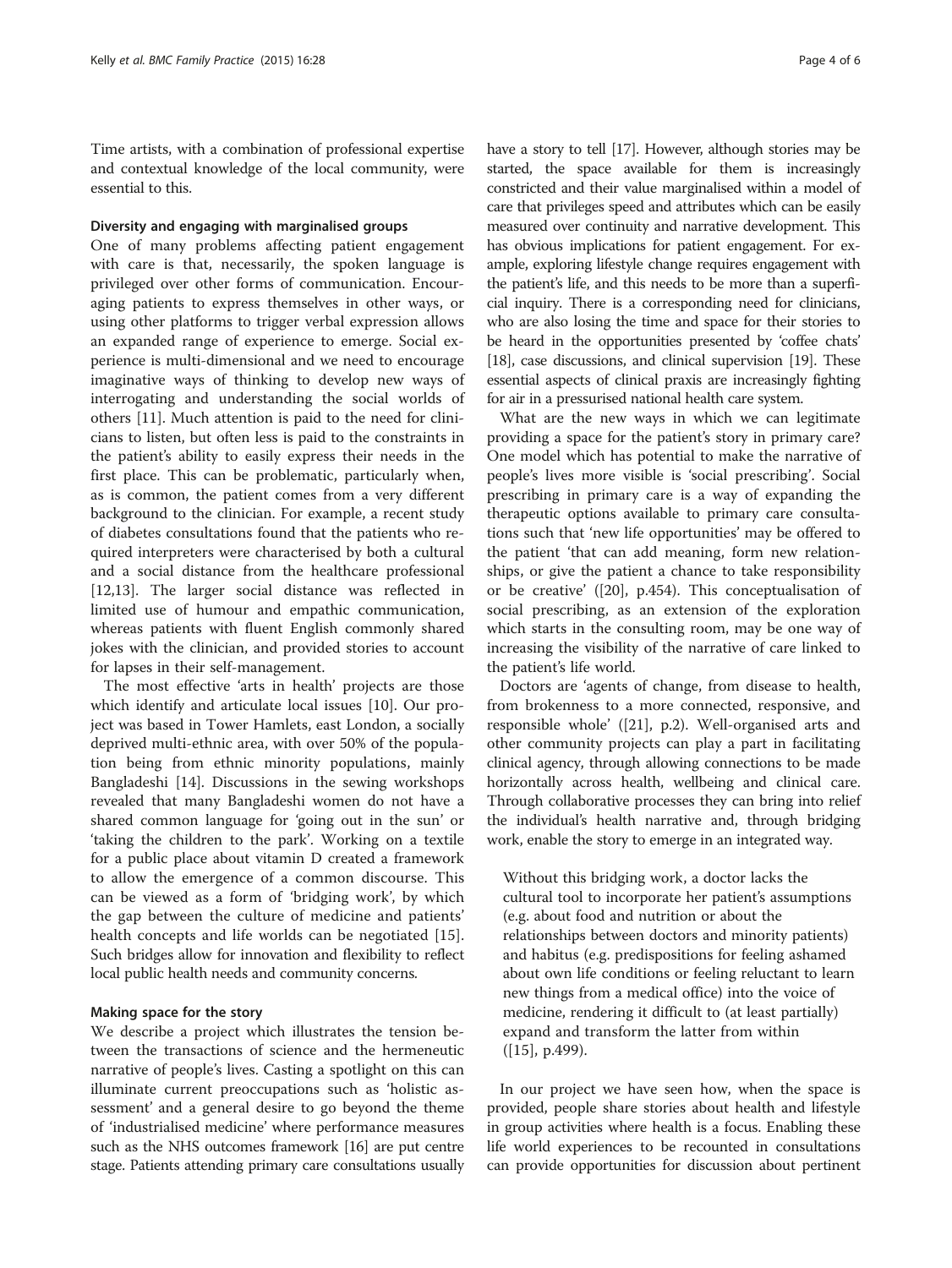<span id="page-4-0"></span>aspects of care such as behaviour change. Considering care from a horizontally oriented, rather than a vertical perspective, allows us to view human relationships in a social context and their relevance to care processes, and ultimately outcomes, becomes apparent.

#### Measuring and valuing health

Community arts in health projects have a long history [[22\]](#page-5-0) and their value in improving people's health and enhancing their overall well-being and confidence to self-care is acknowledged [[9,10\]](#page-5-0). But in general these endeavours are seen as marginal or incidental to clinical care. In part this is related to the complexity and cost of measuring benefits, particularly if outcomes are conceived solely in biomedical terms [[20](#page-5-0)].

The evaluation of community arts projects is a challenge because of the often 'emergent, innovative and experimental nature' of such work ([\[9](#page-5-0)], p.39). A recently published development and research framework for arts in health projects draws upon the UK Medical Research Council guidance on the evaluation of complex interventions [\[23](#page-5-0)]. This framework acknowledges the need to be sensitive to the local context, and to complexity in the way in which arts projects trigger multi-layered outcomes which can be difficult to capture. An example of a successful evaluation shows that involvement in community arts projects can be linked to wider impact on families, such as 'healthy mothering' [\[9](#page-5-0)].

The value of participation in our project can be easily described but is less easy to measure. For example, knowledge gained about healthy eating, vitamin D, and exercise may have an impact on the women's families indirectly through discussion and behaviour changes – but is difficult to discern in the noise of a busy interconnected group of lives. The women participating in the sewing workshops, in sharing ideas and questions about health and healthcare, are mothers and carers. They indicated that they will take what they have learned to their families and friends, influencing family and community health. In other words they will participate in building social capital and social support which we know are linked to better health for individuals and communities [\[24,25\]](#page-5-0).

#### Summary

Through this interdisciplinary art project involving academics, health professionals and the local community we have become more sensitised to conceptualising one aspect of health care quality as ensuring a 'space for the story' in healthcare encounters. This space gives precedence to the patient narratives, but acknowledges the importance of enabling clinicians to have time to share stories about care.

This new domain of quality resonates with the concept of 'craft knowledge' of general practice [[5\]](#page-5-0) which goes

beyond factual knowledge. This was originally described by Aristotle as techne (skill) and phronesis (a form of practical wisdom) which are to be sought alongside episteme (factual knowledge) [\[26\]](#page-5-0). Horizontally oriented conceptions of quality in healthcare can incorporate connections between patients, clinicians and community, allowing narratives to emerge at different levels. These connections may be stifled if care quality is solely constructed in biomedical terms. Quality in healthcare needs to encompass the processes, benefits and value associated with narrative, made visible through good description, to enable us to build upon these rich sources of knowledge and experience.

# **Endnotes**

For an example of the potential complexity of patient care in the current healthcare system, see 'Holistic assessment of person with OA' (p.11) National Institute for Health and Care Exellence: Osteoarthritis: care and management in adults. 2014. [http://www.nice.org.uk/](http://www.nice.org.uk/guidance/cg177/resources/guidance-osteoarthritis-pdf) [guidance/cg177/resources/guidance-osteoarthritis-pdf](http://www.nice.org.uk/guidance/cg177/resources/guidance-osteoarthritis-pdf).

<sup>b</sup>See the website for the Stitches in Time project at: [http://www.stitchesintime.org.uk/.](http://www.stitchesintime.org.uk/)

# Additional files

[Additional file 1: Photograph 1.](http://www.biomedcentral.com/content/supplementary/s12875-015-0233-x-s1.png) Workshop in progress: design table. [Additional file 2: Photograph 2.](http://www.biomedcentral.com/content/supplementary/s12875-015-0233-x-s2.png) Completed art work: vitamin D.

#### Competing interests

The authors declare that they have no competing interests.

#### Authors' contributions

This paper arises from a presentation at the 'Quality in Healthcare' symposium at Cumberland Lodge, England, in 2013. MK, CR and SH conceived the paper and led the writing of the manuscript. JF, JL-D, AC, DE contributed substantially to the intellectual content of the paper through providing critical commentary and interpretation. All authors read and approved the final manuscript.

#### Authors' information

MK, CR, JF, and SH were all members of the art committee at the time the project was undertaken. DE is Director of Stitches in Time. JL-D and and AC work as textile artists with Stitches in Time.

#### Acknowledgements

We thank the Barts & The London Charity for funding the project to produce the art works. Our thanks also go to all the women who participated in the sewing workshops to make the art works and who shared their expertise in a session for members of the academic primary care department where the textiles are located.

#### Author details

<sup>1</sup> Centre for Medical Education, Institute of Health Sciences Education, Queen Mary University of London, Room 2.10, Garrod Building, Turner Street, Whitechapel, London E1 2AD, UK. <sup>2</sup>University of Southampton, School of Health Sciences, Highfield, Building 67, Southampton SO17 1BJ, UK. <sup>3</sup>Centre for Primary Care and Public Health, Blizard Institute, Queen Mary University London, Yvonne Carter Building, 58 Turner Street, Whitechapel, London E1 2AB, UK. <sup>4</sup> Stitches in Time, Old Limehouse Town Hall, 646 Commercial Road, London E14 7HA, UK.